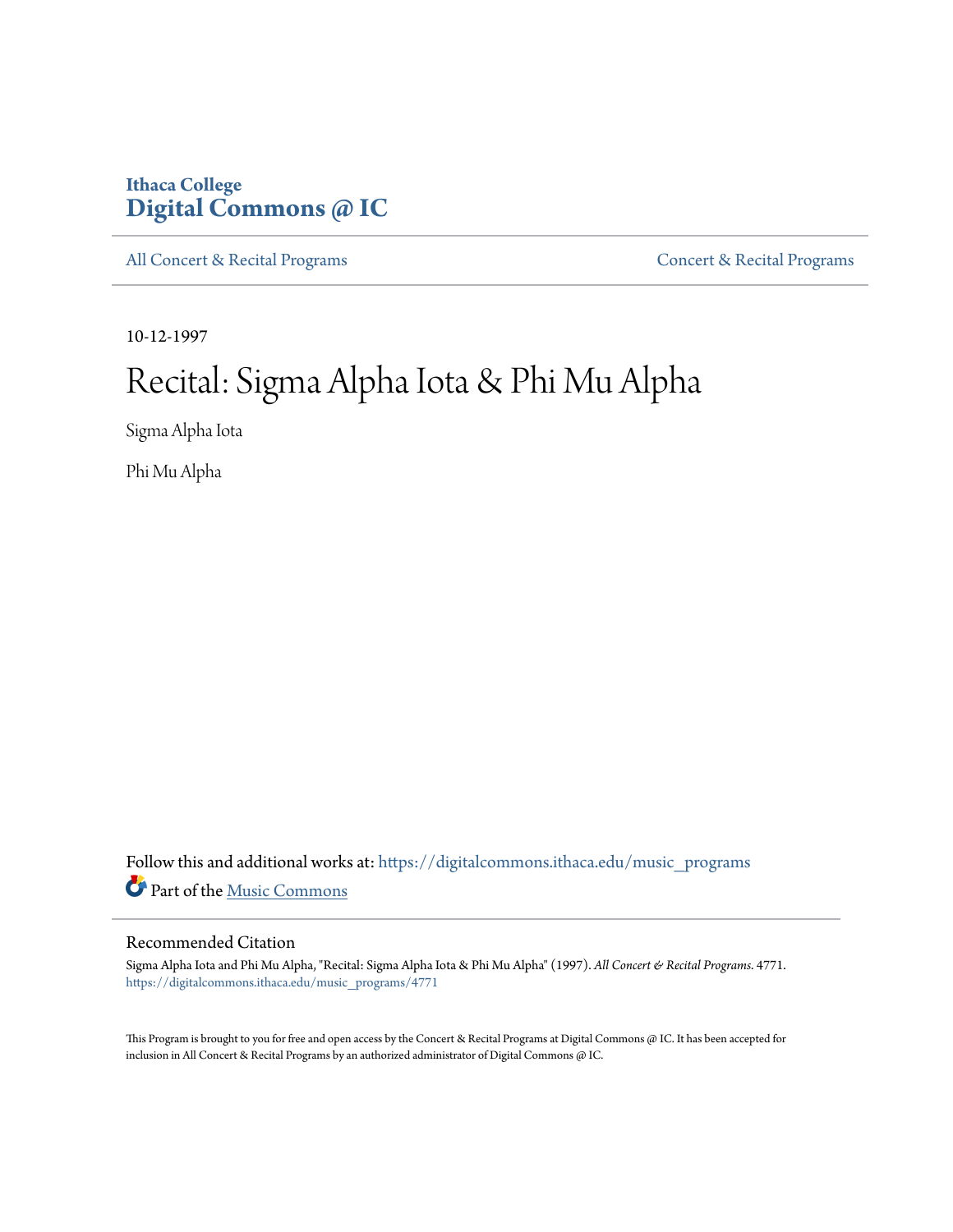**Sigma Alpha Iota Fall Recital**  Phi Mu Alpha

Concerto for Two Trumpets

Paul Conefry, trumpet George Glikos, trumpet

*(* 

Let's Call the Whole Thing Off

Johanna Kiley, soprano Aleiza Meir, piano

Trombone Duet

Laura Leuter, tenor trombone Lisa Miller, bass trombone

Solo

Anthony Alvaro, baritone and piano

Solo

Jeffrey Saunders, saxophone

Oh Quand Ju Dors

Michelle Jones, soprano

Intrada

George Glikos, trumpet

"Make Believe" from *Showboat* 

Shannon Ker, soprano Donald Brown, tenor

Kokopeli

Maureen McCoy, flute

Whither Must I Wander

Phillip Voigt, tenor

**-Brief Pause-**

George Gershwin

Franz Liszt

J.Ketting

Jerome Kem

Katherine Hoover

Ralph Vaughan Williams

Antonio Vivaldi

 $\int_0^1 e^{x^2} dx$ '